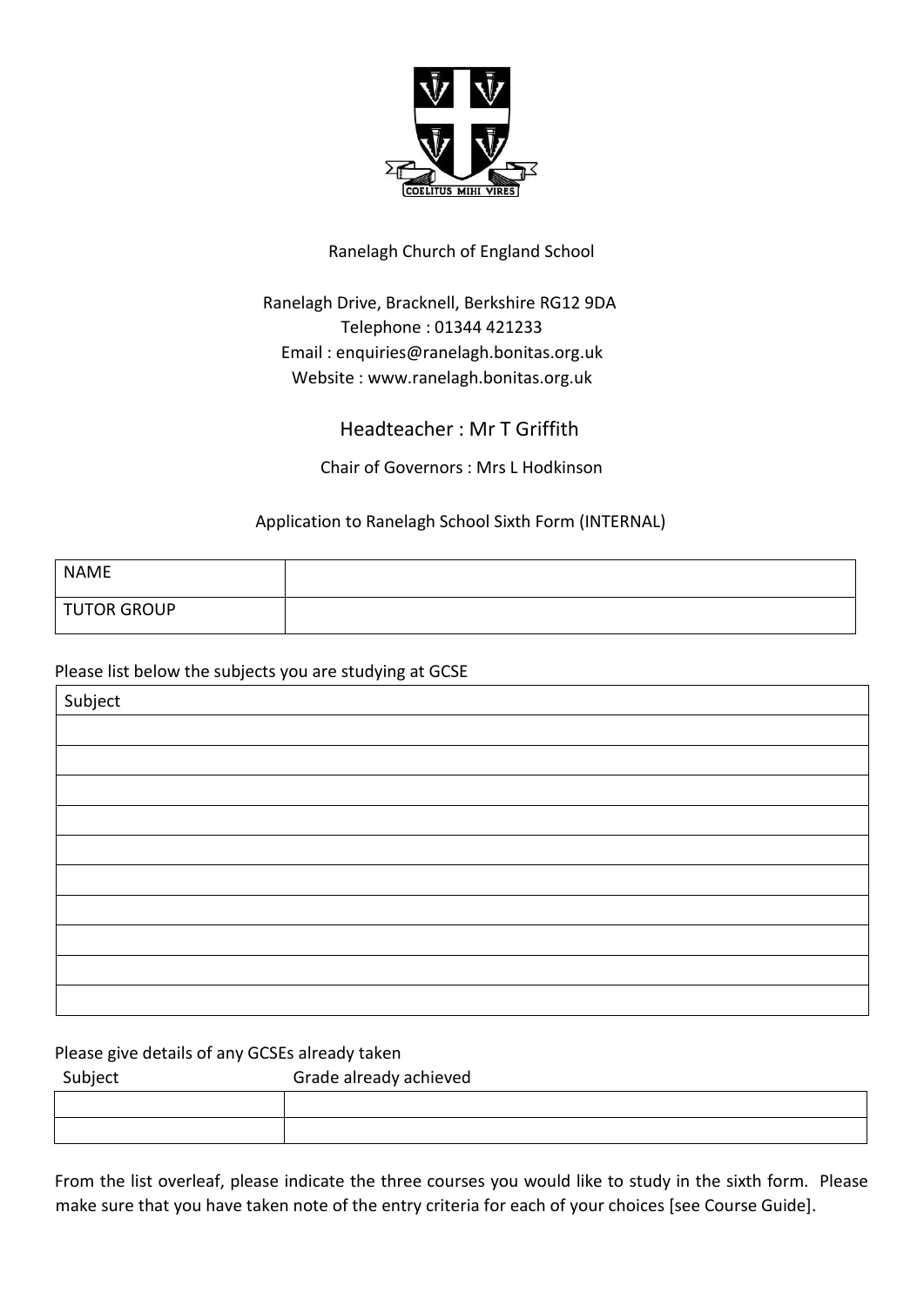If you are choosing Further Mathematics, Mathematics also needs to be selected (in this instance you would usually be expected to choose four rather than three subjects).

A Level subjects

| Art and Design                        | English Language           | Music                           |
|---------------------------------------|----------------------------|---------------------------------|
| Biology                               | English Literature         | Philosophy, Theology and Ethics |
| <b>Business</b>                       | French                     | <b>Physical Education</b>       |
| Chemistry                             | Geography                  | Physics                         |
| <b>Computer Science</b>               | History                    | Psychology                      |
| Design and Technology: Product Design | Mathematics                | Sociology                       |
| Drama and Theatre                     | <b>Further Mathematics</b> | Spanish                         |
| Economics                             |                            |                                 |

A Level equivalents [all qualifications below are credited with the same UCAS points as one A Level]

| <b>Food Science and Nutrition</b> | <b>Health and Social Care</b>       | Sport and Physical Activity |
|-----------------------------------|-------------------------------------|-----------------------------|
| [WJEC Level 3 Diploma]            | [BTEC Level 3 Extended Certificate] | [NCFE Certificate]          |

Subject choices





The vast majority of students will be studying three subjects. If you would like to study a programme of four A Level subjects, please note your fourth subject below and explain why you would like to study an additional course (e.g. you would like to study Mathematics and Further Mathematics and still have the opportunity to study two other subjects).

Fourth subject

| . |
|---|
|   |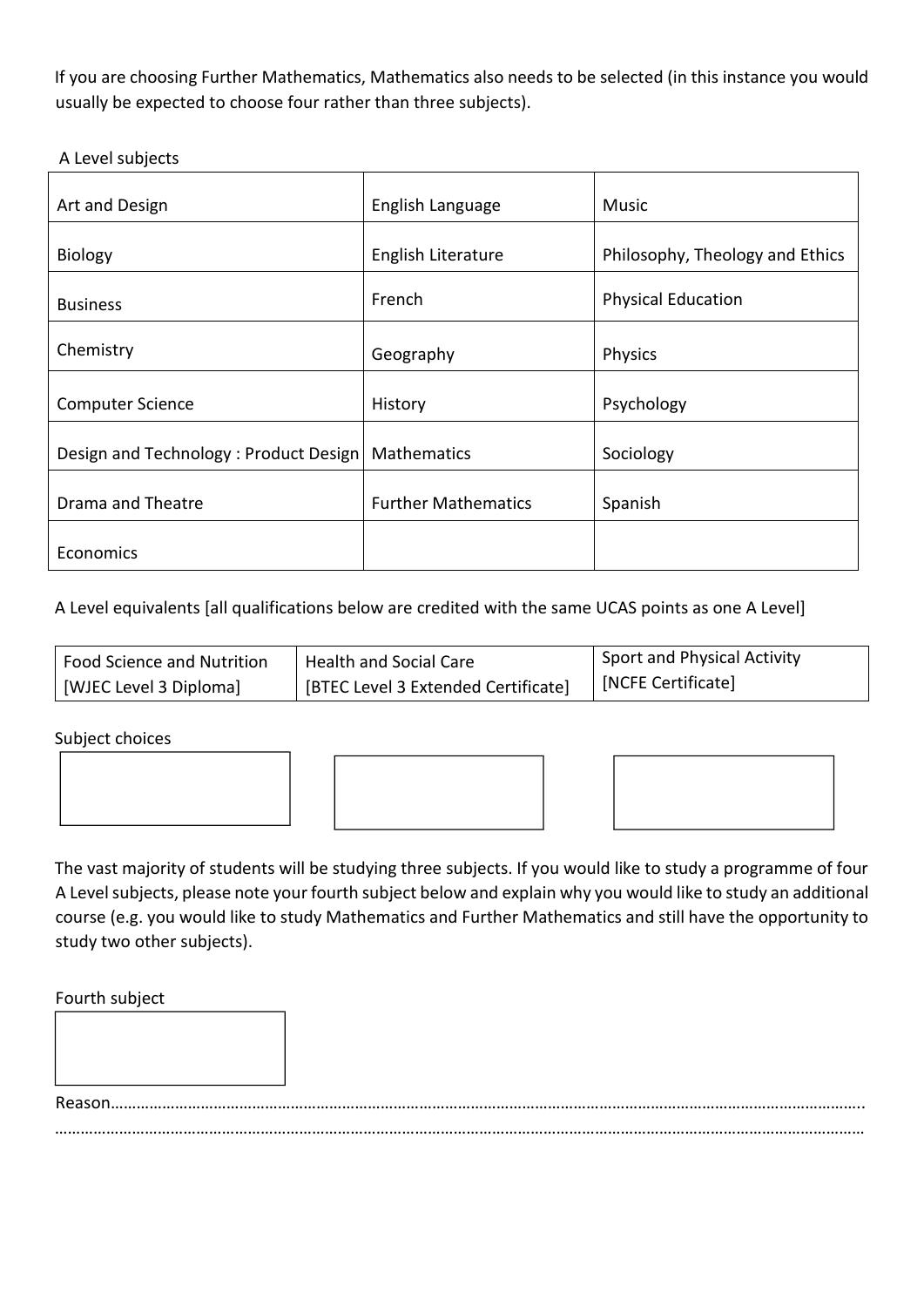We are exploring the possibility of offering A Level Politics. If you would be interested in studying this subject as an alternative to one of your choices listed overleaf, please indicate this below, and state the subject that you would drop in order to opt for Sociology.

| (state subject) |
|-----------------|
|                 |

The following information is used to inform our decisions about the curriculum and extra-curricular opportunities: it is not used when making offers of places. Transfer from Year 11 to Year 12 is automatic provided you have the required GCSE grades.

What are your main hobbies and interests?

What are your goals for the future?

What contributions and personal qualities do you think you will be able to offer the Sixth Form at Ranelagh?

#### **Gold Duke of Edinburgh**

Please tick the box below if you would be interested in participating in the Gold Duke of Edinburgh award

Gold Duke of Edinburgh